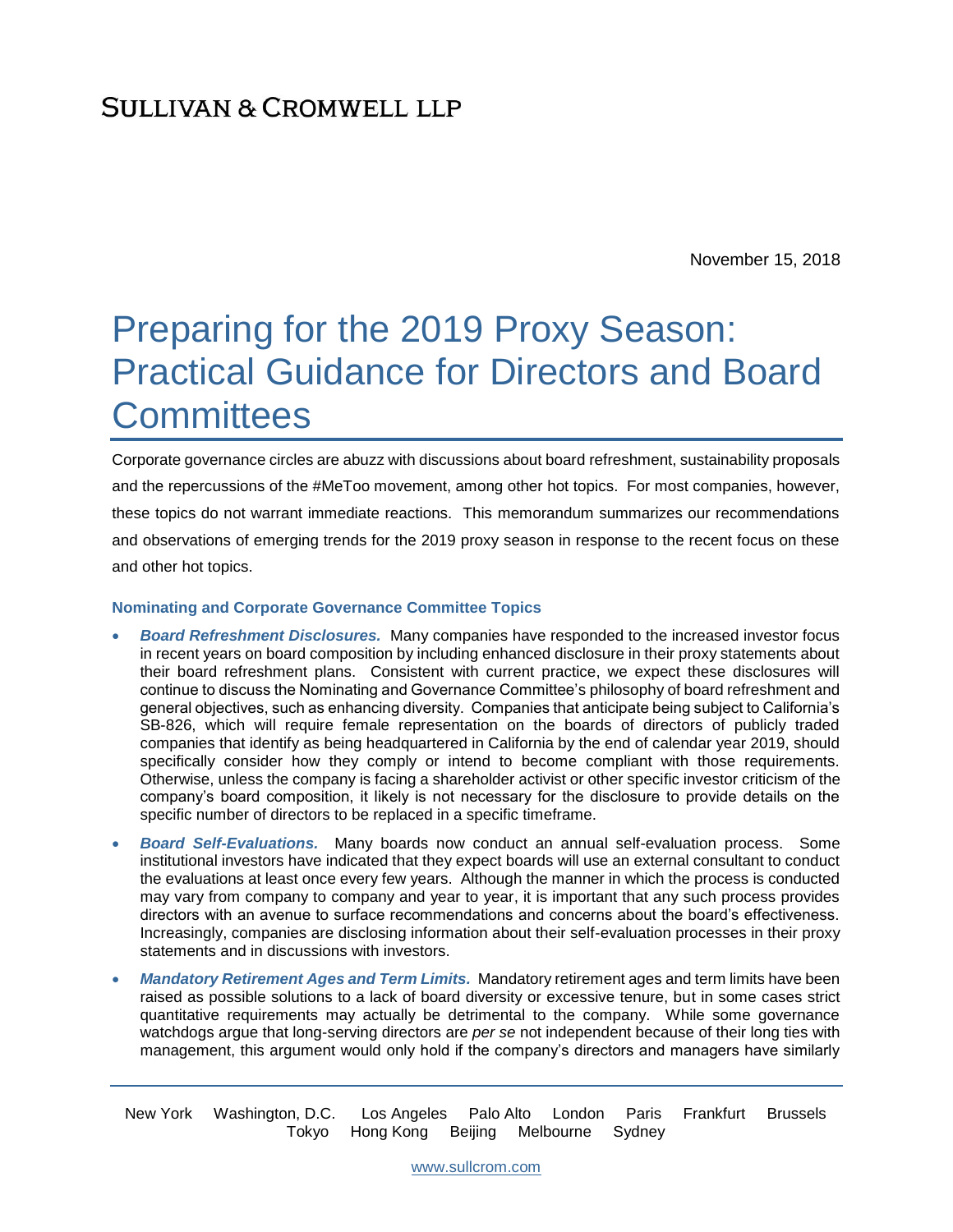long tenures. Moreover, directors with long tenures can be an asset to the company and term limits may force the retirement of valuable directors. In its 2018 U.S. Proxy Voting Guidelines, ISS recommends that shareholders vote against proposals for mandatory retirement ages or term limits. For some companies, in lieu of imposing strict age- or tenure-based requirements, consistent attention to board refreshment and a thoughtful board self-evaluation process are sufficient to address tenure concerns.

- *Director Compensation.* In recent years, many companies have included a limit on non-employee director awards (typically structured as an annual cap) in stock incentive plans submitted for stockholder approval. This was in response to a line of Delaware Court of Chancery cases suggesting that if a company's shareholders approved a plan with "meaningful limits" on director awards, subsequent challenges to awards within those limits would be entitled to the more deferential business judgment rule rather than the entire fairness standard (which often survives a motion to dismiss). A December 2017 Delaware Supreme Court decision called into question whether these limits are adequate for business judgment protection. In the *Investors Bancorp* case, shareholders brought breach of fiduciary duty claims against the company's board in connection with the grant of equity awards to the ten nonemployee directors with a purported grant date fair value of nearly \$22 million under a stockholderapproved equity compensation plan with an aggregate limit on non-employee director grants equal to 30 percent of all option or restricted shares available for issuance under the plan. The non-employee director awards averaged \$2,159,400, compared to prior year non-employee director compensation that ranged from \$97,200 to \$207,005 and an alleged peer average of \$175,817. The Court of Chancery dismissed the case, but the Delaware Supreme Court reversed and remanded for an entire fairness review, holding that the stockholder ratification defense is unavailable where the plan "gives the directors *discretion to grant themselves awards within general parameters* and a stockholder properly alleges that the directors inequitably exercised that discretion" (emphasis added). The Court noted that the director compensation in *Investors Bancorp* was many times greater than historical annual compensation and compensation levels at the company's competitors. In response to this ruling, we expect to see an increasing trend of companies adopting plans with caps close to their current director compensation levels or plans with fixed compensation formulas, as *Investors Bancorp* reiterated that director awards made in accordance with shareholder-approved specific amounts or formulas will be protected. Whenever incentive plans are submitted for a shareholder vote, the proxy disclosure should contain sufficient detail to establish that the shareholder vote was obtained on a fully informed basis.
- *Director Participation in Shareholder Engagement.* It is becoming increasingly common for directors to participate in shareholder engagement meetings. In fact, some large institutional investors now report that directors attend as many as 40 percent of their engagement meetings. Shareholders are more likely to request that directors participate if they expect the meeting to cover governance or management compensation issues. Given this backdrop, companies should be proactive and identify which independent directors will act as spokespeople for the board if investors reasonably request director participation. For instance, where governance considerations are a concern for investors, companies could consider identifying the chairperson of the Corporate Governance and Nominating Committee to participate, while issues relating to executive compensation may be heard by directors on the Compensation Committee. Those directors could then participate in mock Q&A sessions with the CEO, CFO, and investor relations team to make sure they can accurately respond to a range of potential shareholder questions within the bounds of Regulation FD and in a manner that, to the extent appropriate, is consistent with the company's overall disclosure posture. Director participation should be seen as a supplement to—and not a substitute for—CEO and CFO participation.
- *ESP Mandates.* Some boards are amending their nominating and corporate governance committee charters to give that committee an expanded scope of responsibility over environmental, social, and political ("ESP") issues, such as sustainability. This appears to be a response to requests from investors for greater clarity concerning which committees have oversight of these issues, as well as some calls by institutional investors for companies to articulate their desired societal impact. In a January 2018 letter to CEOs, BlackRock's CEO said, "To prosper over time, every company must not only deliver financial performance, but also show how it makes a positive contribution to society." Expanding the responsibilities of a committee in this manner is not strictly necessary; it is perfectly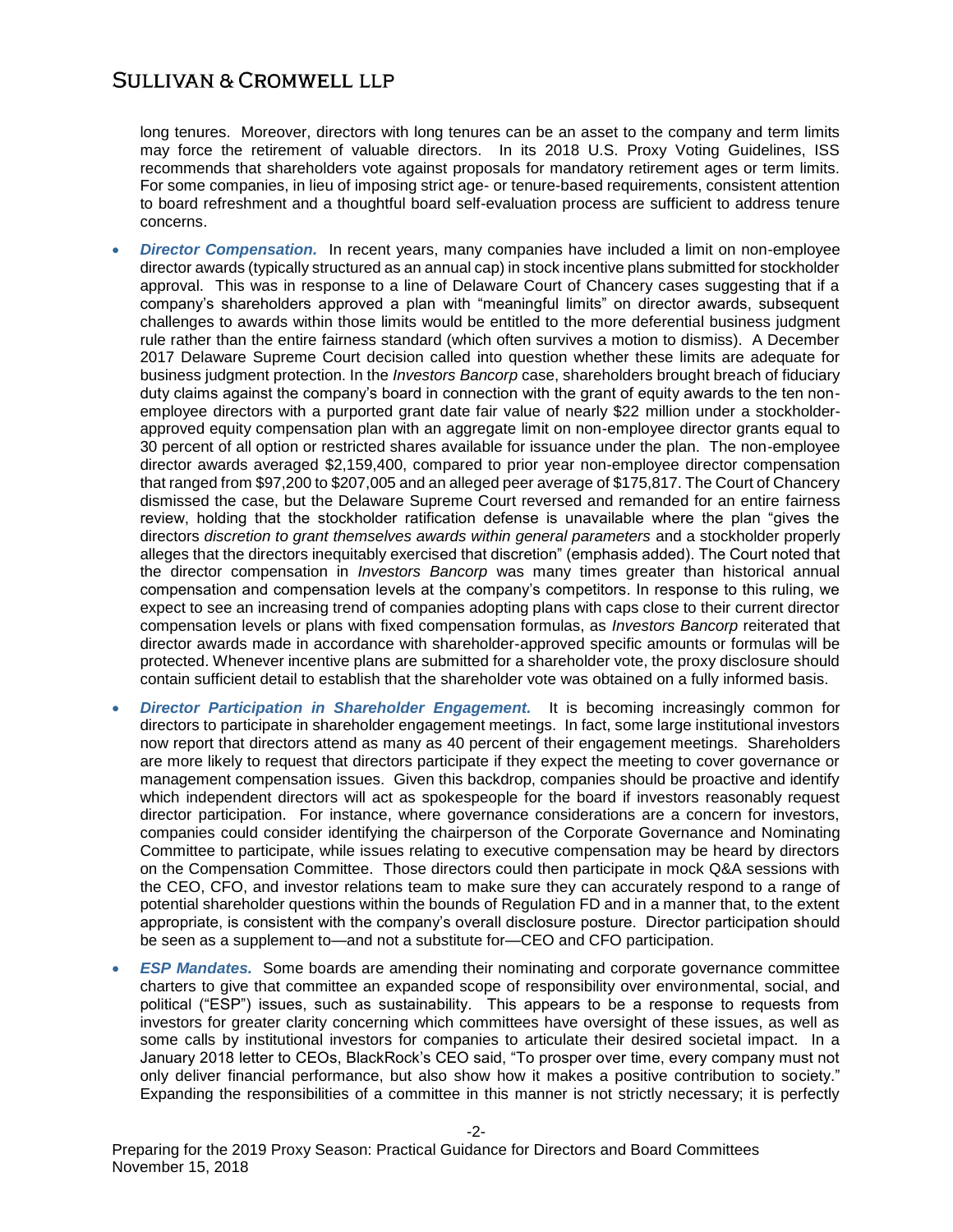appropriate at many companies for these issues to be in the purview of the full board. Any decision to make this change should take into consideration the existing workloads of the committee members and current committee meeting schedules and agendas, as well as perspectives on which directors may have relevant expertise in ESP-related issues.

#### **Compensation Committee Topics**

- *Human Capital Management.* Talent management and human capital management continue to be top areas of focus for investors and governance watchdogs. In a March 2018 statement, BlackRock stated that companies could suffer meaningful financial impacts by mismanaging human capital and identified human capital management as a priority in its engagement with companies for 2018, emphasizing that it "is both a board and a management issue." The statement also set forth certain topics on which Blackrock intends to engage with boards to encourage board accountability in overseeing the company's strategy "to create a healthy culture and prevent unwanted behaviors." These issues are not limited to compensation structure, but also touch on all matters that impact the talent pipeline and workplace culture, such as diversity and inclusion initiatives and the manner in which the company addresses workplace misconduct claims. Some companies have amended their compensation committee charters to provide that the compensation committee will have the authority to oversee these issues in the first instance. However, given their importance, these issues also merit periodic discussion by the full board (and, indeed, some companies' corporate governance guidelines require the full board to oversee these matters). In order to provide this oversight, many companies' boards now receive quarterly reports concerning reports made to their employee and compliance hotlines and require management to consult with the board prior to agreeing to any workplace misconduct settlement in excess of a specified dollar amount or involving senior executives. More specifically, the recent focus on the #MeToo movement has raised questions about the role of directors in providing oversight of management as it relates to workplace sexual misconduct allegations. Although it is generally not appropriate for the board to engage in day-to-day management of operational matters, including the management of employees, it is appropriate for directors to become more involved in situations where a senior executive is alleged to have committed misconduct or there appears to be a significant pattern of misconduct across a division or the whole company. As evidenced by recent corporate #MeToo incidents, allegations of sexual misconduct at public companies may not only have a material negative effect on share prices, but can also cause long-standing reputational harm for the companies and, potentially, their boards. Moreover, repeated allegations of sexual harassment at a company may expose the board to liability for allowing the misconduct to continue or for failing to respond to such allegations. We recommend that members of the board, or a designated committee, work with management to review periodically the company's code of conduct, particularly sections on sexual harassment policies and training procedures, as well as to ensure that the necessary reporting and enforcement mechanisms are in place. Although some companies have added explicit language on sexual harassment to employment agreements and equity plans, most employment agreements and equity plans already require compliance with the company's code of conduct, which generally prohibits such misconduct.
- *Executive Compensation.* We anticipate that companies will receive more shareholder proposals seeking reports or studies concerning the pros and cons of tying compensation metrics to qualitative factors. With the Tax Cuts and Jobs Act of 2017 amending Section 162(m) to remove a long-standing exemption under which certain performance-based compensation was not subject to the deduction limit, there is no longer a tax-related reason for compensation committees to tie compensation to objective criteria. However, because most compensation committees already retain discretion to consider qualitative factors in making compensation decisions (for example, through the exercise of negative discretion), it may not be necessary to establish explicit qualitative criteria. Moreover, ISS and Glass Lewis still favor metrics that are calculated using quantitative pay-for-performance methods. In any event, care should be taken to ensure that the compensation section of the company's proxy statement accurately describes both the quantitative metrics as well as any qualitative factors considered in determining employee compensation.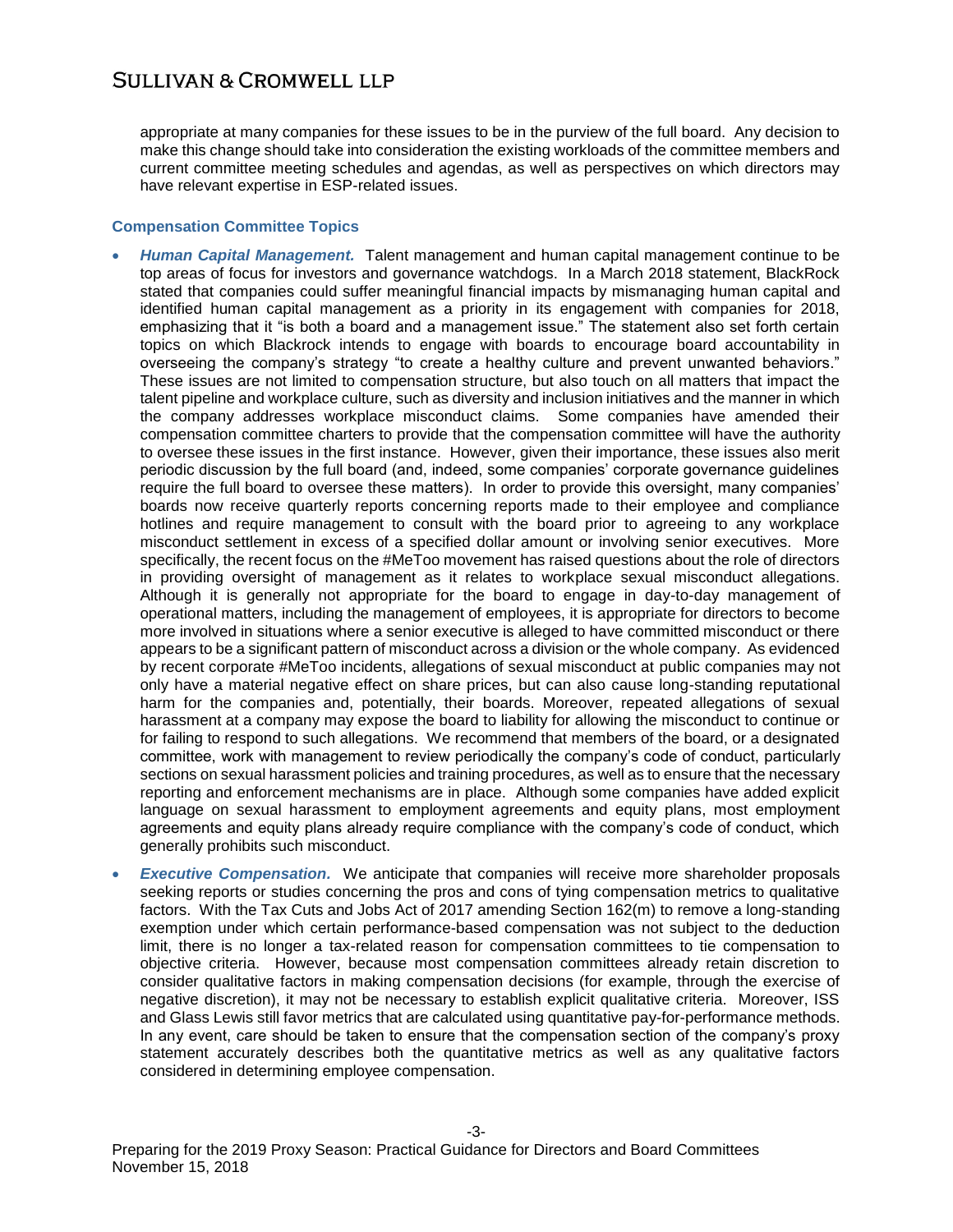#### **Trends in Proxy Statement and Website Disclosures**

- *ESP Information.* In recent years, corporate governance advocates have increasingly sought expanded disclosure of companies' ESP information. The resulting lobbying and shareholder proposals cover a wide range of topics, including sustainability, climate change, water management, political and lobbying expenditures, the opioid crisis, and gun control. ESP proposals are expected to increase in frequency in the 2019 proxy season as ESP data become more relevant to investors in their evaluation of company strategies, risks, and opportunities. Passive fund managers and other investors include ESP data in their overall assessment of potential investments. Accordingly, companies should consider whether to update any of their website or SEC disclosures to address ESP information more directly. Among other things, additional disclosures may help companies secure better scores on their ISS E&S scorecards.
- *CEO Pay Ratio and Gender Pay Ratios.* Mandatory CEO pay ratio disclosure debuted during the 2018 proxy season under SEC rules, and companies are already planning for its inclusion in the 2019 proxy season. Although SEC rules permit companies to supplement the required disclosure with additional ratios, most companies have opted to provide only the mandated pay ratio in their 2018 proxy statements, and we expect this trend will continue into 2019. In addition, the U.K. gender pay gap reporting regulations (part of the Equality Act 2010) came into effect in April 2018, requiring companies in Great Britain with over 250 employees to comply with reporting obligations and publish data on the gender pay gap in their workforce on the companies' websites and on a government website. Many companies now disclose gender pay ratios comparing the wages paid to male and female employees outside of their proxy statements, and in some cases, these disclosures are drafted by non-lawyers without sufficient attention to potential legal issues, such as whether such information could be considered "additional soliciting material" that must be filed under SEC rules. Companies should ensure that any such disclosures receive appropriate review from legal counsel. Also, if a company's CEO or gender pay ratio (or the underlying trend in that ratio) is not in line with that of its peers, the disclosures may elicit a negative reaction as more investors start to digitize and calculate multi-year trend data. As such, the board should be briefed periodically on the data and methodology underlying these disclosures and, where necessary, information about the company's methodology should be included in the website disclosure.
- *Sustainability Reports.* Many companies are now publishing sustainability reports on their websites. These reports detail the ESP impacts of the company's activities and how the company's values and governance model facilitate the company's overall long-term strategy. SEC rules require that a company include disclosures on issues related to sustainability in its proxy statements or periodic filings if the company considers those issues to be material to its financial condition or results of operations. However, unless such disclosures are actually required under SEC rules, it is not advisable to incorporate all or parts of a company's ESP-related disclosures into its SEC filings. The inclusion of these disclosures in a SEC filing (rather than a "furnished" 8-K) may have unintended legal implications: namely, the incorporation by reference into a registration statement under the Securities Act of 1933, which could subject the company and its underwriters to Section 11 liability for these statements and, therefore, result in additional offering-related due diligence by the underwriters and external counsel.
- *Costs and Benefits of Disclosures.* More generally, companies should carefully consider whether they should expand disclosure to address any of the governance "hot topics" described above (such as board refreshment goals), add more disclosure concerning their long-term strategy, or refresh or modernize any part of their proxy statements. Because some changes may require a substantial expenditure of time and money, companies should conduct a cost benefit analysis to determine whether any changes are actually necessary before rushing to judgment. Among the largest companies, the ones with the most modernized proxy statements tend to be the ones that have faced issues with shareholder activists or disclosure-related shareholder proposals. At the same time, some changes (such as adding a summary section at the front of the proxy statement) are relatively easy to implement and allow companies to communicate more effectively with their shareholders. It is critical, however, that any additional proxy statement disclosure be subject to the rigorous disclosure controls and procedures that public companies are required to have, and all information contained in these additional disclosures must be adequately supported by the company's verification process.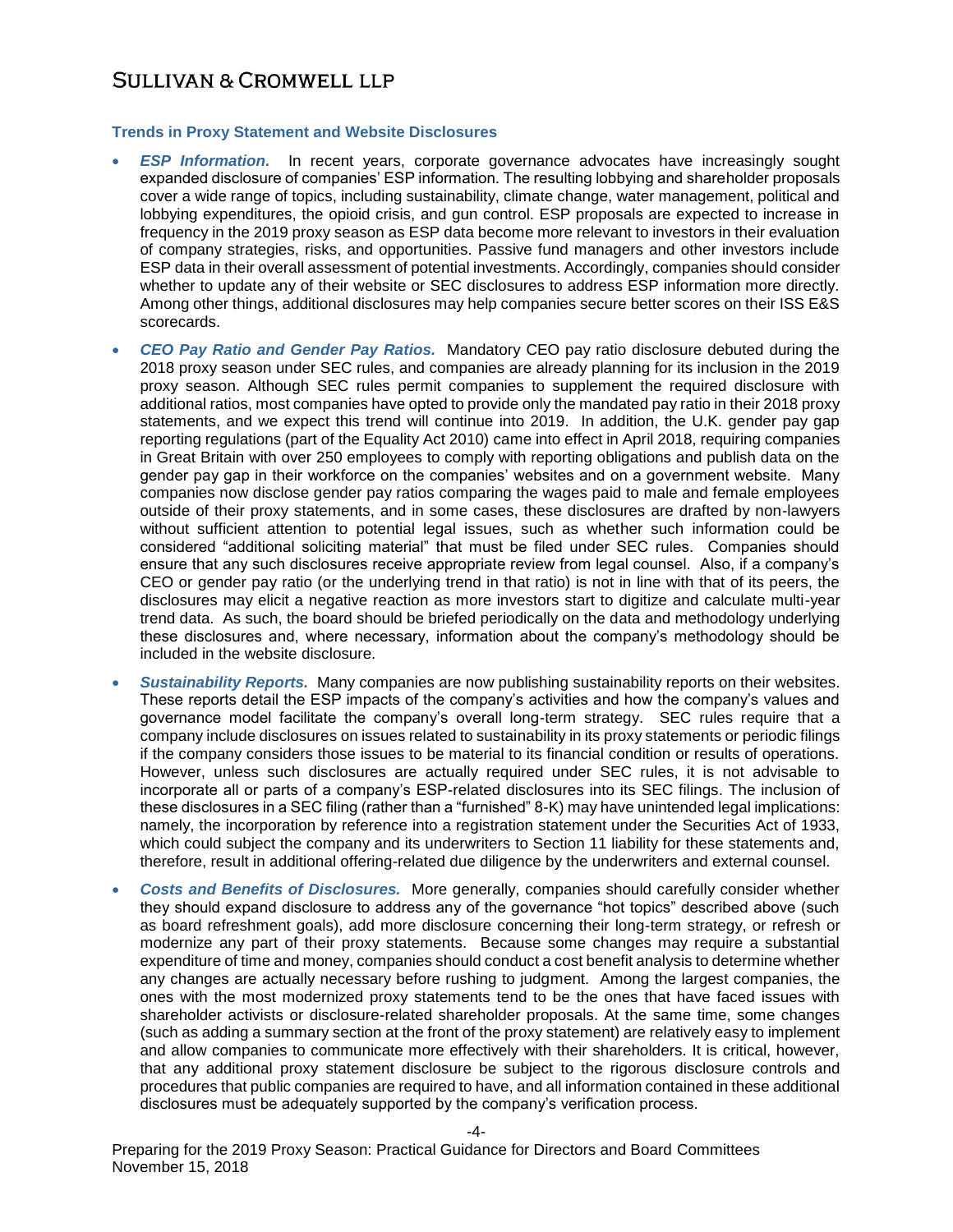## **Shareholder Proposals**

- *Recent SEC Guidance.* Staff Legal Bulletin 14I ("SLB 14I"), issued by the SEC Staff in November 2017, provided companies with guidance on the Staff's views on the ability to exclude a shareholder proposal from the company's proxy statement when the proposal does not have "economic relevance" to the company's business pursuant to Rule 14a-8(i)(5). The SEC stated that, under this framework, shareholder proposals that raise issues of social or ethical significance may be excluded, notwithstanding their general or abstract importance, based on the application of quantitative analytics of the proposal's economic relevance to the company's business. Further, SLB 14I noted that issues around economic relevance raise difficult judgment calls that the board is generally best situated to analyze. To assist the Staff in its review of these types of no-action requests, SLB 14I invited companies to include in their no-action requests a discussion reflecting the board's analysis of the particular policy issue raised by the proposal and its significance in relation to the company. In its recent Staff Legal Bulletin 14J issued in October 2018, the Staff gave additional guidance around what factors it considered most helpful in describing a board's rationale for excluding a shareholder proposal on the basis of the "economic relevance" prong. Companies who wish to exclude a shareholder proposal on the basis of the fact that it is not economically relevant should consider these factors when preparing a "no action" request.
- *ESP Proposals.* Unlike governance-related shareholder proposals, a significant portion of ESP-related shareholder proposals are withdrawn, as proponents often choose to settle and the company voluntarily makes additional disclosures in response to such proposals. The timeframe for settlement (*i*.*e*., between the deadline for the receipt of shareholder proposals and the deadline for mailing the proxy statement) is relatively compressed for most companies, so advance planning may be warranted to guide management on how to best handle certain recurring types of proposals. Because most ESP proposals are industry-specific, companies should look at how peer companies have dealt with similar proposals. A company should evaluate, even in the absence of such proposals, whether there are any ESP factors that could be reflected in its disclosures and whether the company should start to engage in any ESP activities that are a regular subject of shareholder proposals in its industry.

As investors become more concerned with sustainability and long-term strategy, public companies increasingly have had to engage with shareholders on sensitive topics, including board composition, gender diversity, human capital management, and ESP activities, often resulting in increased disclosure regarding the company's policies and initiatives. Boards should take note of this trend and understand that directors may be held accountable for the execution and development of the company's long-term value creation plan. Every company will encounter unique and specific issues as it navigates the upcoming proxy season. Thinking through engagement with shareholders on an ongoing basis, and preparing for the proxy season, should start now to best position the company and the board to meet shareholders' needs proactively.

\* \* \*

Copyright © Sullivan & Cromwell LLP 2018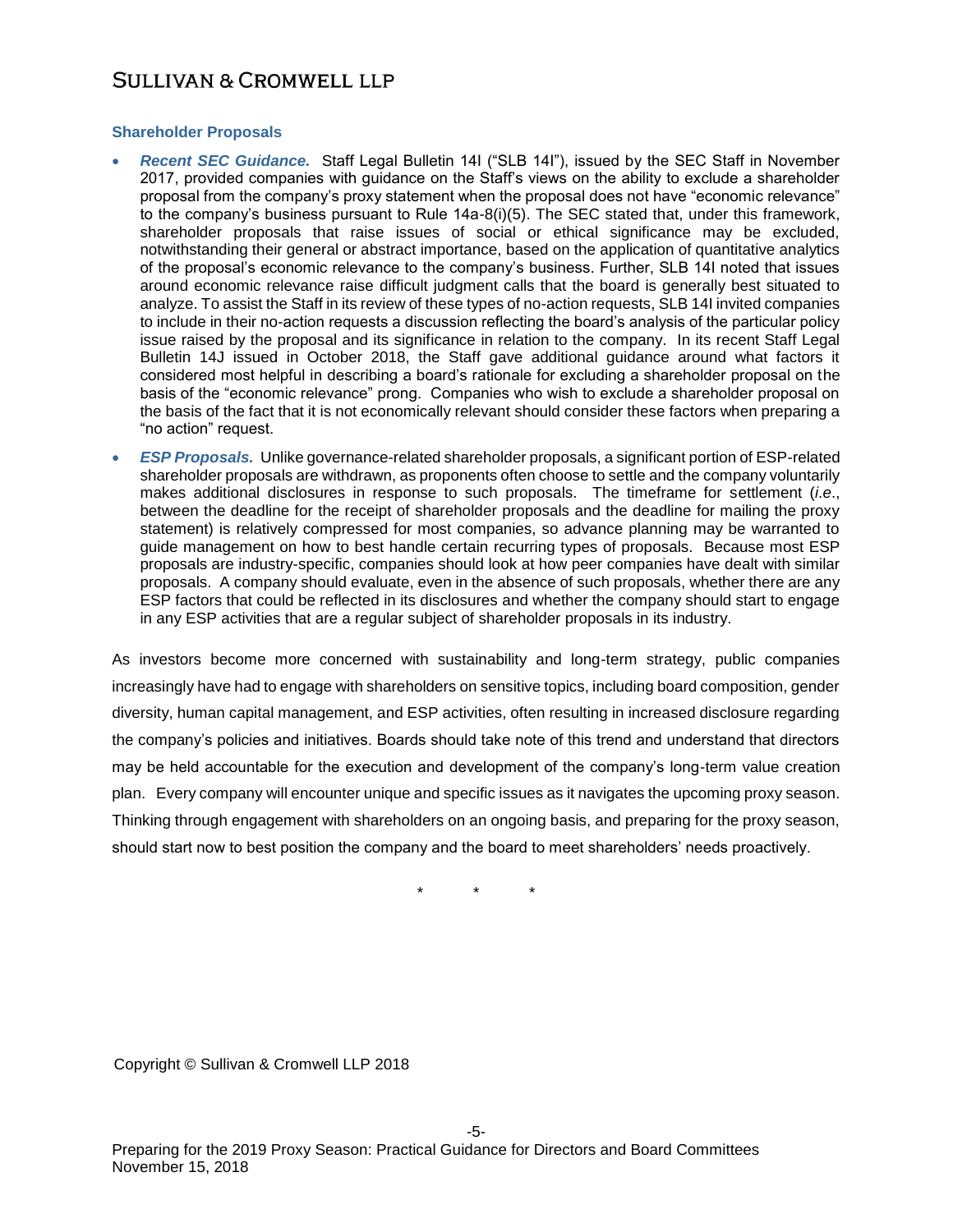### **ABOUT SULLIVAN & CROMWELL LLP**

Sullivan & Cromwell LLP is a global law firm that advises on major domestic and cross-border M&A, finance, corporate and real estate transactions, significant litigation and corporate investigations, and complex restructuring, regulatory, tax and estate planning matters. Founded in 1879, Sullivan & Cromwell LLP has more than 875 lawyers on four continents, with four offices in the United States, including its headquarters in New York, four offices in Europe, two in Australia and three in Asia.

#### **CONTACTING SULLIVAN & CROMWELL LLP**

This publication is provided by Sullivan & Cromwell LLP as a service to clients and colleagues. The information contained in this publication should not be construed as legal advice. Questions regarding the matters discussed in this publication may be directed to any of our lawyers listed below, or to any other Sullivan & Cromwell LLP lawyer with whom you have consulted in the past on similar matters. If you have not received this publication directly from us, you may obtain a copy of any past or future publications by sending an e-mail to [SCPublications@sullcrom.com.](mailto:SCPublications@sullcrom.com)

## **CONTACTS**

| <b>New York</b>      |                  |                         |  |  |
|----------------------|------------------|-------------------------|--|--|
| Francis J. Aquila    | +1-212-558-4048  | aquilaf@sullcrom.com    |  |  |
| Robert E. Buckholz   | +1-212-558-3876  | buckholzr@sullcrom.com  |  |  |
| Catherine M. Clarkin | +1-212-558-4175  | clarkinc@sullcrom.com   |  |  |
| H. Rodgin Cohen      | +1-212-558-3534  | cohenhr@sullcrom.com    |  |  |
| Heather L. Coleman   | +1-212-558-4600  | colemanh@sullcrom.com   |  |  |
| Robert W. Downes     | +1-212-558-4312  | downesr@sullcrom.com    |  |  |
| Mitchell S. Eitel    | +1-212-558-4960  | eitelm@sullcrom.com     |  |  |
| Matthew M. Friestedt | +1-212-558-3370  | friestedtm@sullcrom.com |  |  |
| Joseph B. Frumkin    | +1-212-558-4101  | frumkinj@sullcrom.com   |  |  |
| Scott D. Miller      | +1-212-558-3109  | millersc@sullcrom.com   |  |  |
| Robert W. Reeder III | +1-212-558-3755  | reederr@sullcrom.com    |  |  |
| Alison S. Ressler    | +1-212-558-3098  | resslera@sullcrom.com   |  |  |
| Melissa Sawyer       | +1-212-558-4243  | sawyerm@sullcrom.com    |  |  |
| William D. Torchiana | +1-212-558-4056  | torchianaw@sullcrom.com |  |  |
| Marc Trevino         | +1-212-558-4239  | trevinom@sullcrom.com   |  |  |
| <b>Los Angeles</b>   |                  |                         |  |  |
| Alison S. Ressler    | +1-310-712-6630  | resslera@sullcrom.com   |  |  |
| <b>Palo Alto</b>     |                  |                         |  |  |
| Sarah P. Payne       | +1-650-461-5669  | paynesa@sullcrom.com    |  |  |
| <b>Beijing</b>       |                  |                         |  |  |
| Gwen Wong            | +86-10-5923-5967 | wonggw@sullcrom.com     |  |  |